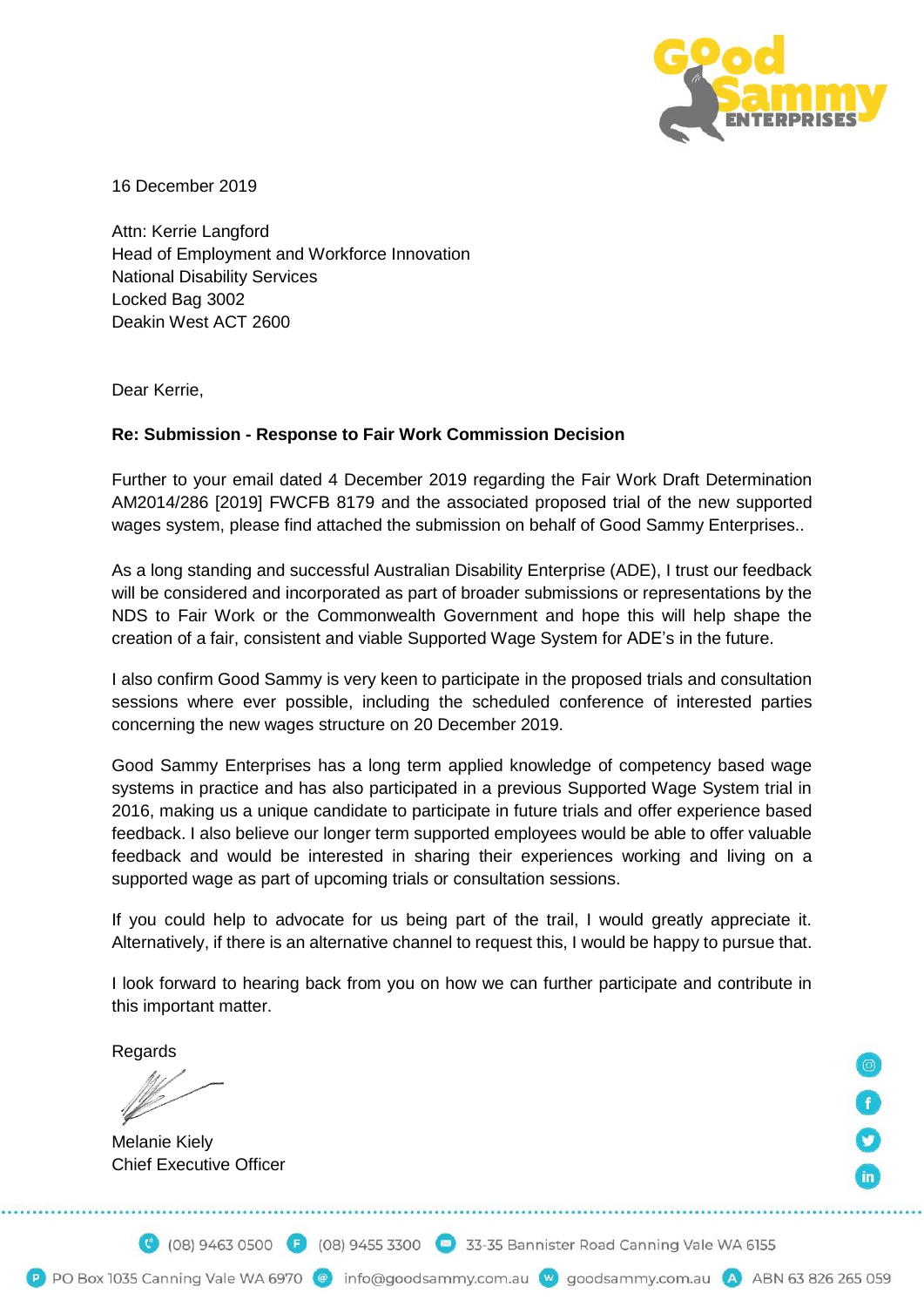

# **Response to the 3 December 2019 Fair Work Commission Decision on the Supported Employment Services Award 2010 - AM2014/286 [2019] FWCFB 8179**

# **INTRODUCTION**

Good Samaritan Industries, now trading as Good Sammy Enterprises, have been operating since 1958, providing employment opportunities and pathways for people with disability in WA. Over 60 years later, we're proud to have stayed true to our original purpose, providing employment opportunities to over 5000 people with disability through our recycling enterprise which operates as an Australian Disability Enterprise (ADE). We also deliver individualised support services to people with disability under NDIS plans through Good Sammy Options. We provide support in the development of life skills and underpinning employability skills to our clients with disability, including through meaningful work experience opportunities and work ready skills training.

Our supported employees who work within our recycling and retail enterprises are people with disability as defined in the Supported Employment Services Award 2010 and who have a range of employment support needs, including complex support needs. These employees are employed under an Enterprise Agreement that is benchmarked against the terms of the Supported Employment Services Award 2010 and we perform individual wage assessments through trained assessors under the Greenacres Competency Based Wage System to assess the appropriate wage level (grade).

This long term experience in supported employment and our participation in the 2016 trial of the Supported Wage System (SWS) enables Good Sammy to offer a contemporary applied evidence based view of the recent Fair Work Commission Decision on the Supported Employment Services Award 2010, in particular the decision to move towards an adapted version of the Supported Wage System. Accordingly, we offer the following response to the 3 December 2019 Fair Work Commission Decision on the Supported Employment Services Award 2010 - AM2014/286 [2019] FWCFB 8179:

### **RESPONSE**

Overall Good Sammy agree with the observations and comments made by the Fair Work Commission in relation to the competency based wage assessment tools and wage systems associated with the Supported Employment Award 2010. In particular we agree:

- there is merit in establishing a consistent competency based wage assessment tool for all ADE's, one which offers objectivity, transparency, simplicity and enforceability;
- the SWS is not suitable as a tool in it's current form or in isolation; and
- people with disability should not be disadvantaged in retirement due to the conflict that exists between superannuation legislation minimums and the low average weekly earnings associated with a supported employment wage and we support this being remedied as per the Full Bench Decision [12].

 $\mathsf{in}$ 

(8) (08) 9463 0500 (**F** (08) 9455 3300 33-35 Bannister Road Canning Vale WA 6155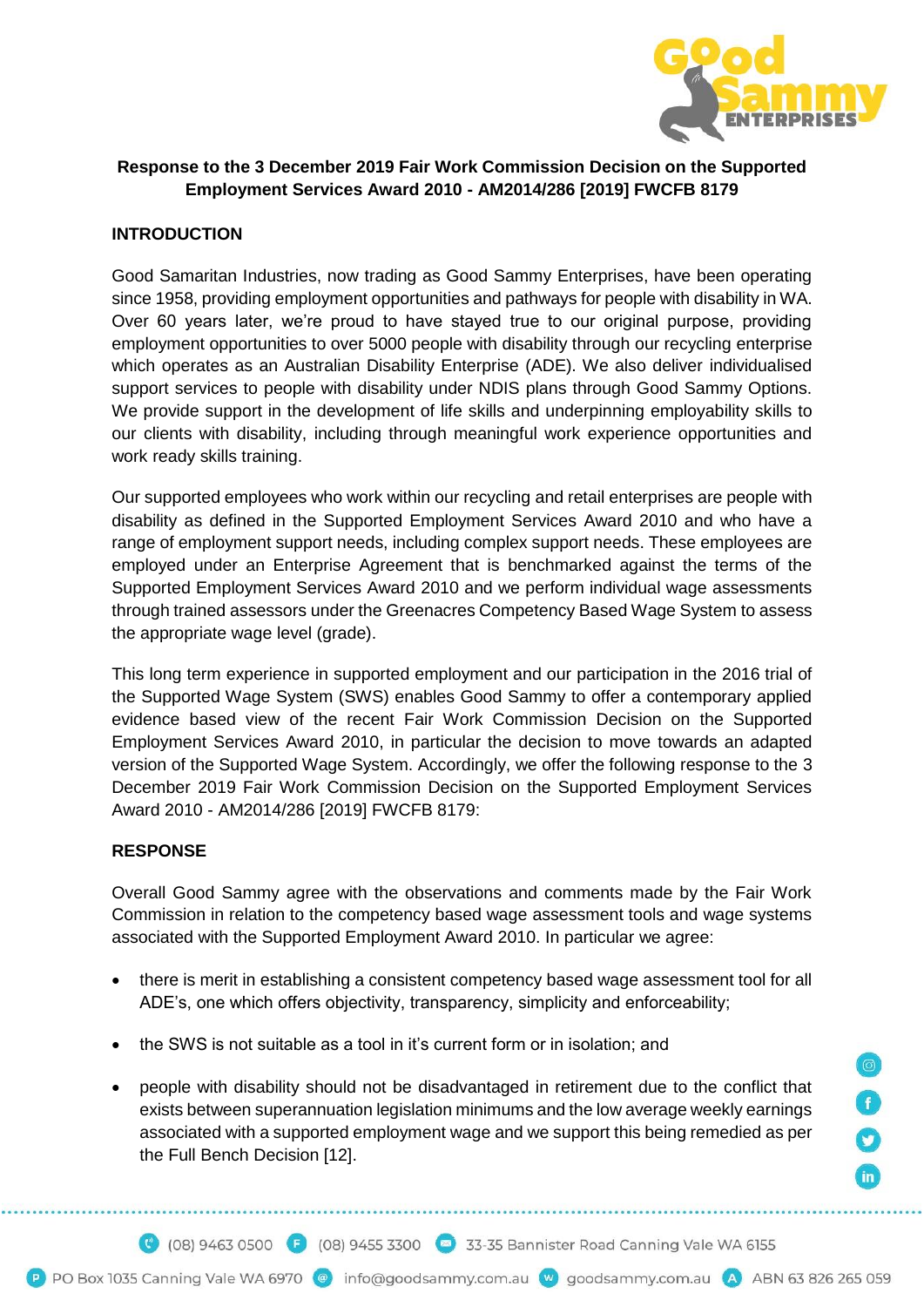

Notwithstanding our support for a number of the Commission's findings, we hold two primary concerns which we feel must be considered as part of any final decisions associated with the development of a new or adapted SWS.

#### **The current SWS fails to assess productivity in a holistic way**

We agree the SWS is not an ideal wage assessment tool in its current form and that if adapted it could be suitable for ADE's in the future. The current SWS focuses on the time taken to perform a task and how much of the task is performed when measuring productivity. We believe this is only half the picture and is not holistic. By contrast, we believe the Greenacres Competency Based Wage System looks at the employee more broadly and sets the employee up for a safer and more sustainable employment experience. Our more experienced ADE support staff report that the Greenacres Competency Based Wage System is one of the better competency based wage systems they have used, as it factors in underpinning work skills which are deemed to be very important factors in assessing an individual's productivity and competency. Underpinning Work Skills are deemed to be the basic skills needed to obtain and maintain employment as follows:

- 1) Independent Work Practices
- 2) Working Consistently
- 3) Flexibility
- 4) Quality Control
- 5) Work Health and Safety
- 6) Work Station
- 7) Team Work / Working with Others

It is our strong view that the adapted SWS should incorporate the assessment of basic underpinning work skills to ensure employees are assessed accurately and fairly, and to support a safe and sustainable employment experience. We offer the following example to demonstrate how underpinning work skills effect productivity and competency and their importance in a holistic wage assessment:

Mark wants to be a fork lift operator. Mark has the skills to perform the tasks associated with this role, including operating a fork lift, loading the truck and unloading the truck provided a support person or supervisor is nearby. Mark is likely to do well in a productivity based assessment under the SWS, especially if Mark is having a good day at work with no unexpected changes. Mark can get confused and anxious when his work routine is interrupted or when there is a change in the home or work environment. An unexpected event, such as a new person starting work in his work environment, is likely to affect Mark for a few weeks until he feels comfortable again. This affects Marks productivity even though he is very capable to do the tasks associated with operating a forklift. With support, Mark needs to work on the underpinning skills 'work consistently' and 'team work / working with others'. At Good Sammy the assessment of underpinning work skills forms part of the employees wage assessment and helps the employer to ensure the employee can work safely and sustainably.